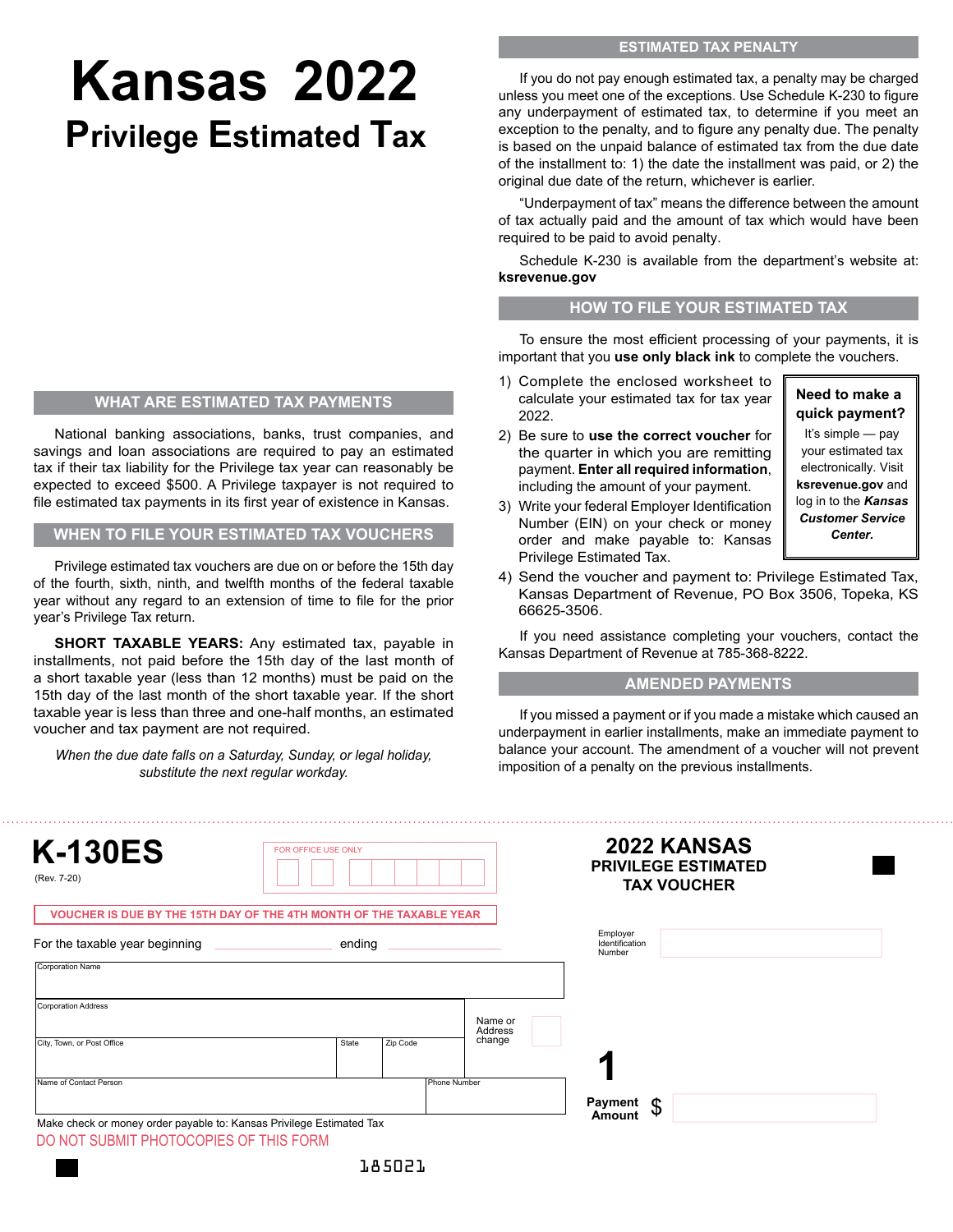## **ESTIMATED TAX WORKSHEET**

| 3. Kansas estimated privilege tax (subtract line 2 from line 1). If line 3 is less than \$500, no                                                                                                                                                                                       |  |
|-----------------------------------------------------------------------------------------------------------------------------------------------------------------------------------------------------------------------------------------------------------------------------------------|--|
| 4. Computation of installment. If the original voucher is due to be filed on the 15th day of the<br>4th month, enter 25% of line 3 here and on each subsequent voucher. (Installments must<br>be made by the due dates to avoid penalties. You should take into consideration any prior |  |

5. If the original voucher is due to be filed on the:

|                                                                        | 15th day of the 6th month enter 1/3 of line 3 on line 4 and on subsequent vouchers |
|------------------------------------------------------------------------|------------------------------------------------------------------------------------|
|                                                                        | 15th day of the 9th month enter 1/2 of line 3 on line 4 and on subsequent vouchers |
| 15th day of the 12th month enter the total amount of line 3 on line 4. |                                                                                    |

| <b>INSTALLMENT</b>                                             | <b>DATE FILED</b> | <b>AMOUNT PAID</b><br>(As shown on front<br>of voucher) |
|----------------------------------------------------------------|-------------------|---------------------------------------------------------|
| 15th day of 4th month                                          |                   |                                                         |
| 15th day of 6th month                                          |                   |                                                         |
| 15th day of 9th month                                          |                   |                                                         |
| 15th day of 12th month                                         |                   |                                                         |
|                                                                |                   |                                                         |
| Claim this amount on your 2022<br>Privilege Tax return (K-130) |                   |                                                         |

## **RECORD OF ESTIMATED TAX PAYMENTS**